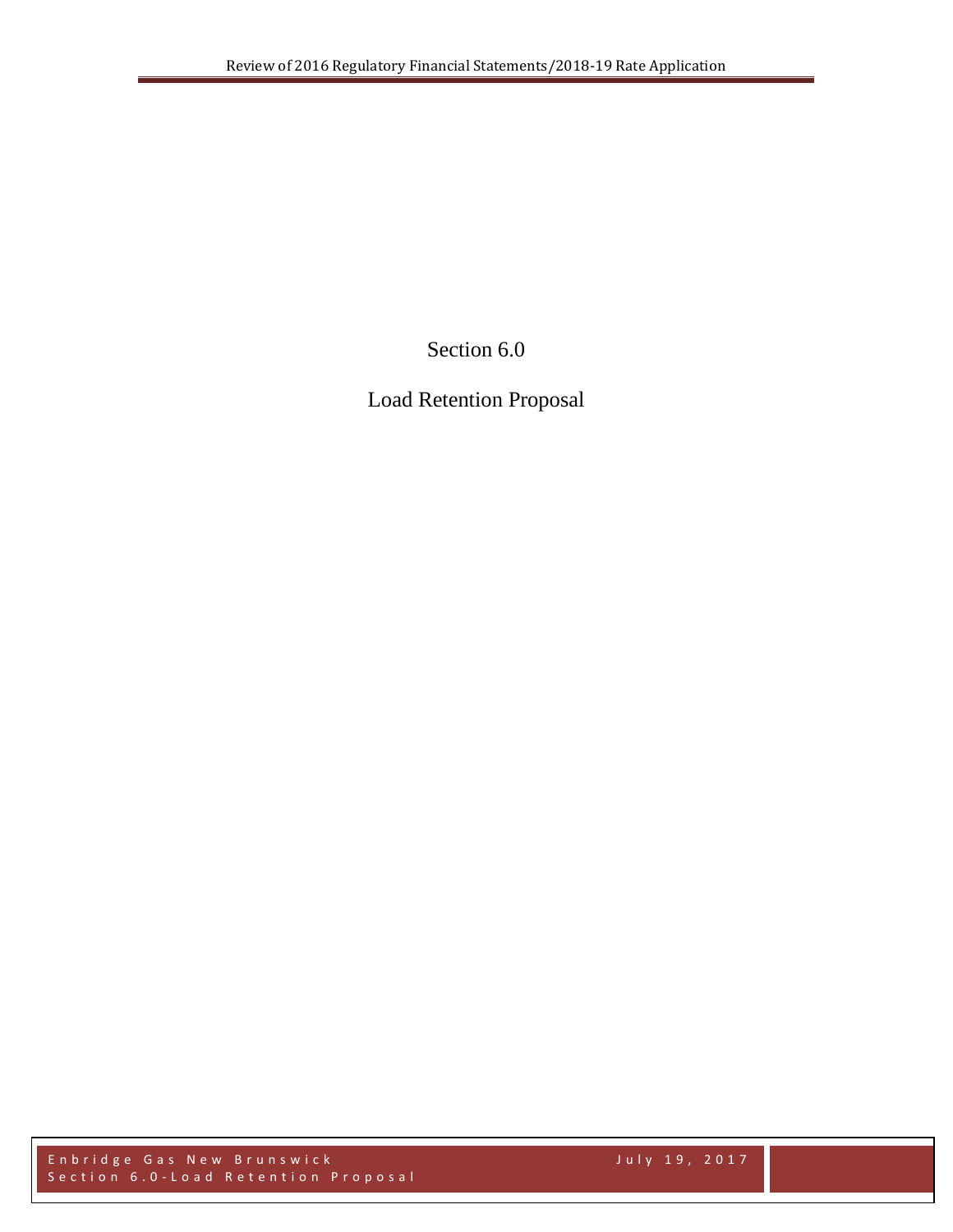### **Background**

 During the hearing in Matter 253, the concept of providing a special rate, discounted rates or retention rates for certain groups of customers with competitive fuel options was discussed. Due to the possible threats from compressed natural gas (CNG), heavy fuel oil, propane and some customers who may have special group pricing, the concept of special contracted rates was discussed. It was stated that maintaining a certain customer at a lower rate would be more beneficial to the natural gas system and the remaining customers than losing the customer and its revenue altogether. EGNB testified that it would entertain the potential for contracted rates if customer specific evidence was shared to support lower rates for certain customers.

 In its December 23, 2014 Decision, the Energy and Utilities Board ("Board") indicated that it would also be open to the notion or concept of a flex rate or contracted rate.

 EGNB reviewed different concepts and ideas for a discounted rate mechanism. In Matter 306, EGNB proposed a framework and general process as to how a flex or retention rate could function considering the parameters and constraints at that time.

 In its Decision for Matter 306 dated July 7, 2016, the Board approved the concept of a flex rate load retention program and ordered EGNB to commence a process with stakeholders:

- *"The Board approves the concept of a flex rate load retention program but concludes that clear parameters on when and how such a program would work have not been proposed to the satisfaction of the Board.*
- *The Board therefore directs EGNB to commence a process, with stakeholder input,*
- *to establish the parameters of this program. Once that process is complete, EGNB*
- *is to file the proposed details of the program for Board approval*."

## **What is currently being proposed**

 EGNB held two stakeholder sessions as directed by the Board. While two days of discussions did not result in an overall consensus, there was agreement on a number of items. As a result of these discussions, what EGNB is proposing can be found below. Since commercial rates are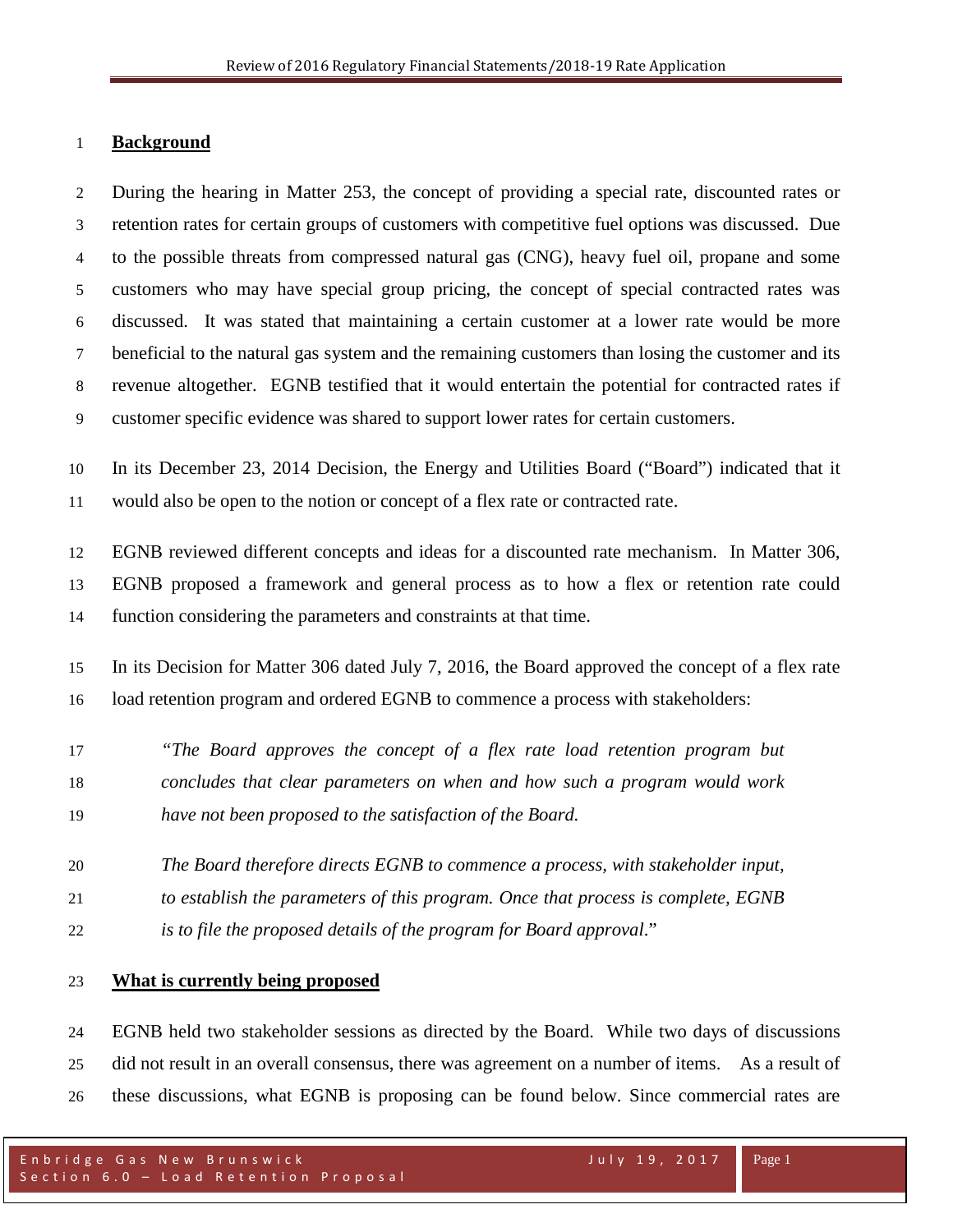frozen until December 31, 2019, it is anticipated that this load retention rate could only be used starting in 2020.

# **Retention Rate:**

This rate shall be granted only in circumstances where it can be shown that:

- The customer's option to use an alternate supply of energy other than natural gas is both technically, economically feasible and probable.
- <sup>7</sup> Retaining the customer's load, at the price offered by this rate, is better for the natural gas distribution system including the utility than losing the customer load in question.
- The revenue from service to a customer under this rate shall be greater than the applicable incremental cost to serve such customer and shall make a significant positive contribution to fixed costs.
- This rate shall be available only to customers whose natural gas needs have been supplied by EGNB for at least two consecutive years at the time of the request. It is not available for new customers.
- This rate is available to customers in the ICGS rate class only.

## **Joint Application:**

 **Step 1:** Customer must apply in writing and provide all relevant details as required by EGNB to the satisfaction of EGNB. Relevant details to be provided to EGNB should include but not be limited to:

 • Details of location/accounts. • Detailed and verifiable written information on alternative energy offers: o Pricing of energy source o Pricing term o Pricing/market benchmark used for offer o Pricing/costs of delivery for energy source o Additional details and exclusions/exceptions • Detailed and verifiable information on conversion costs: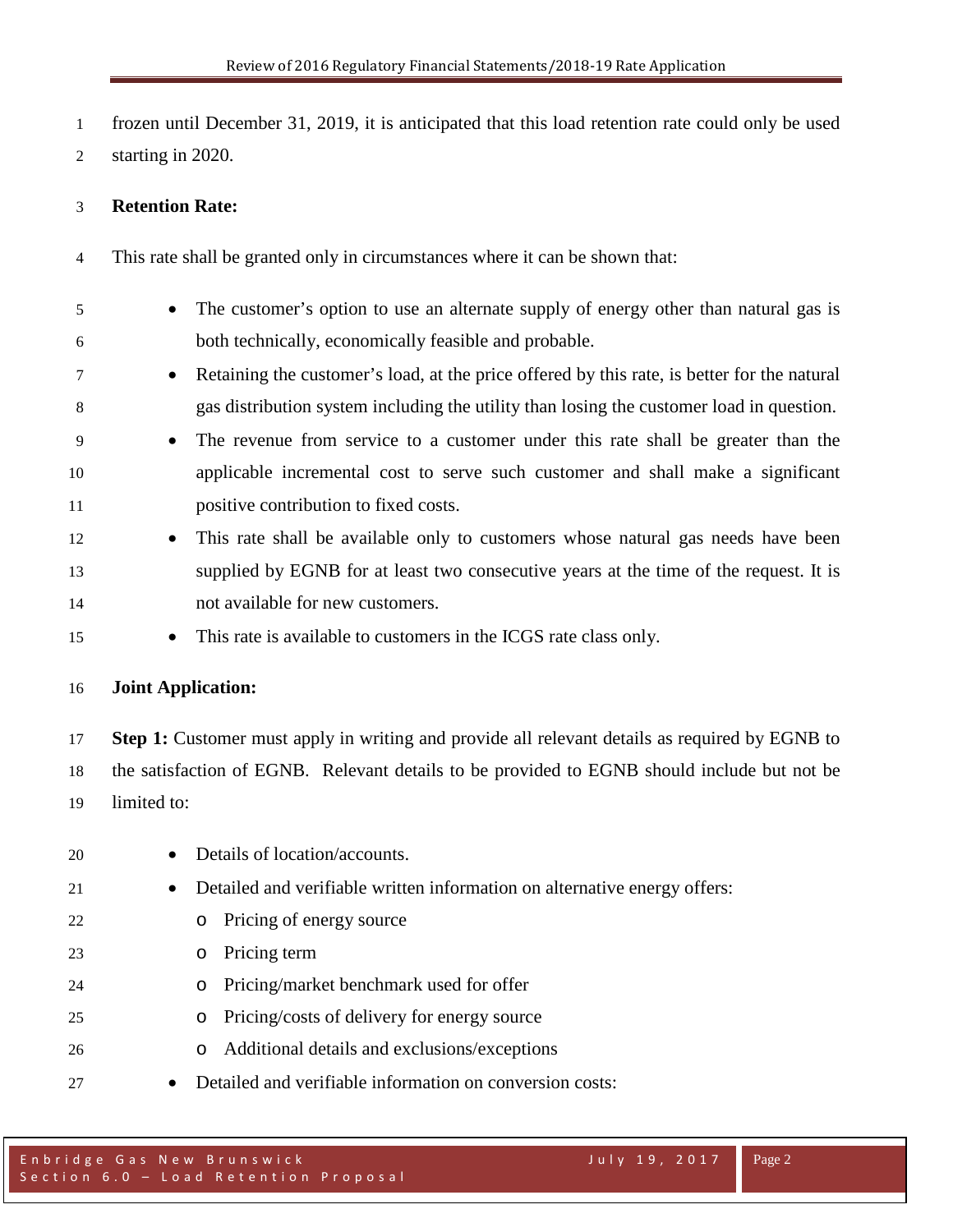| 1  | Equipment costs<br>O                                                                             |
|----|--------------------------------------------------------------------------------------------------|
| 2  | New equipment                                                                                    |
| 3  | Conversion equipment<br>п                                                                        |
| 4  | Metering or measurement costs<br>п                                                               |
| 5  | Materials costs<br>$\circ$                                                                       |
| 6  | Above or underground piping<br>Е                                                                 |
| 7  | Attachment requirements<br>Е                                                                     |
| 8  | Installation costs<br>O                                                                          |
| 9  | Labour<br>п                                                                                      |
| 10 | Down time<br>п                                                                                   |
| 11 | Detailed and verifiable information on load profiles for energy offers:                          |
| 12 | Annual or seasonal maximums or minimums<br>п                                                     |
| 13 | Delivery constraints or requirements                                                             |
| 14 | Detailed and verifiable savings and payback projections in electronic formats                    |
| 15 | Step 2: EGNB analyzes offers and information provided by customer in Step 1 and compares to      |
| 16 | the total price of natural gas equivalent for the customer's rate class.                         |
| 17 | Step 3: If EGNB determines at its sole discretion that a reasonable case has been made and the   |
| 18 | natural gas distribution system would benefit from a retention rate for this particular case and |
| 19 | customer, EGNB would prepare a summary document to be submitted to the Board as a joint          |
| 20 | application with the customer with some of the particulars shared in Steps 1 and 2. Summary to   |
| 21 | include:                                                                                         |
| 22 | <b>Customer</b> information                                                                      |
| 23 | Customer affidavit relating to intentions                                                        |
| 24 | Actual annual distribution revenue for the last two years.                                       |
| 25 | Proposed fuel replacement<br>$\bullet$                                                           |
| 26 | Verified annual savings VS natural gas equivalent<br>$\bullet$                                   |
| 27 | Verified conversion payback analysis                                                             |
| 28 | Proposed new retention rate to counter the benefit of the verified analysis (no greater          |
| 29 | than a 5% discount over the proposed alternate fuel proposal)                                    |
|    |                                                                                                  |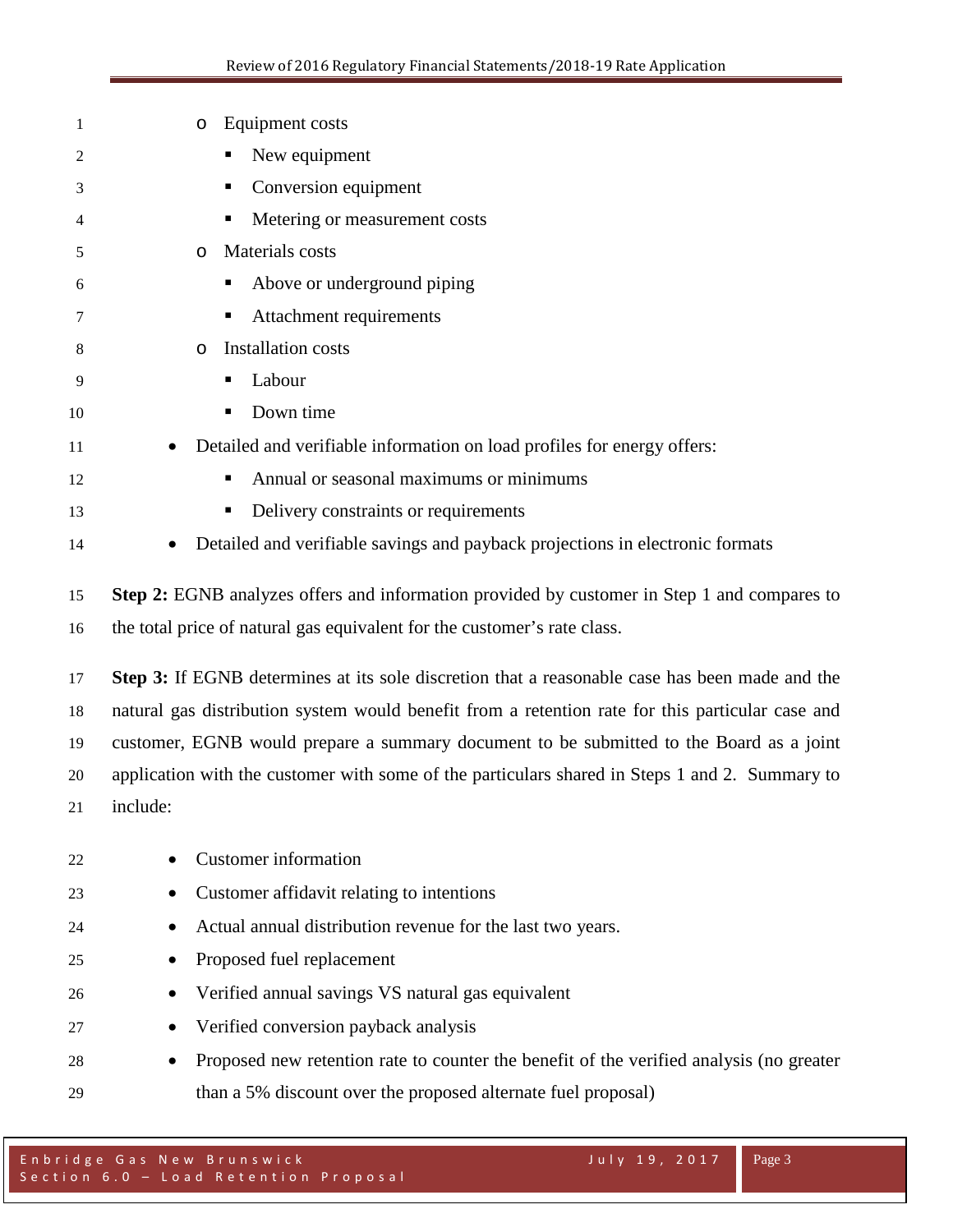- Forecast lost annual distribution revenue if customer leaves system (GJ X Approved rate) • Forecast lost annual distribution revenue if customer stays with proposed retention rate (GJ X (Approved – Proposed rate)) • Forecast annual distribution revenue with proposed rate (GJ X Proposed Rate) • Forecast distribution revenue lost for current calendar year • Positive contribution to system calculation (GJ X (Load retention rate - cost to serve 8 Rate $) > $0$ • Request for approval to approve the proposed retention rate
- Costs for this application to be borne by EGNB.

 **Step 4:** Board would normally consider details of the joint application of EGNB and the customer in a written proceeding on an expedited basis.

 **Step 5:** Approval would allow EGNB to adjust the rate for the customer and begin billing at the billing cycle indicated by the Board. EGNB Billing has determined that an appropriate billing system identifier/label for the customer can be done. The new approved volumetric rate will replace the currently approved rate on the monthly bill in the appropriate Distribution Charge line.

## **Application by a Customer:**

 If EGNB does not determine at its sole discretion that a reasonable case has been made for a load retention rate to be prescribed, the customer can provide evidence described in Steps 1 and 2 directly to the Board for review and consideration. Costs to be borne by the customer if the application is unsuccessful. EGNB to participate in process. Board to review and consider evidence, then may provide direction to EGNB for reconsideration. If customer applies to Board directly, a full hearing may be required, no timing for decision to be provided.

## **Ongoing**